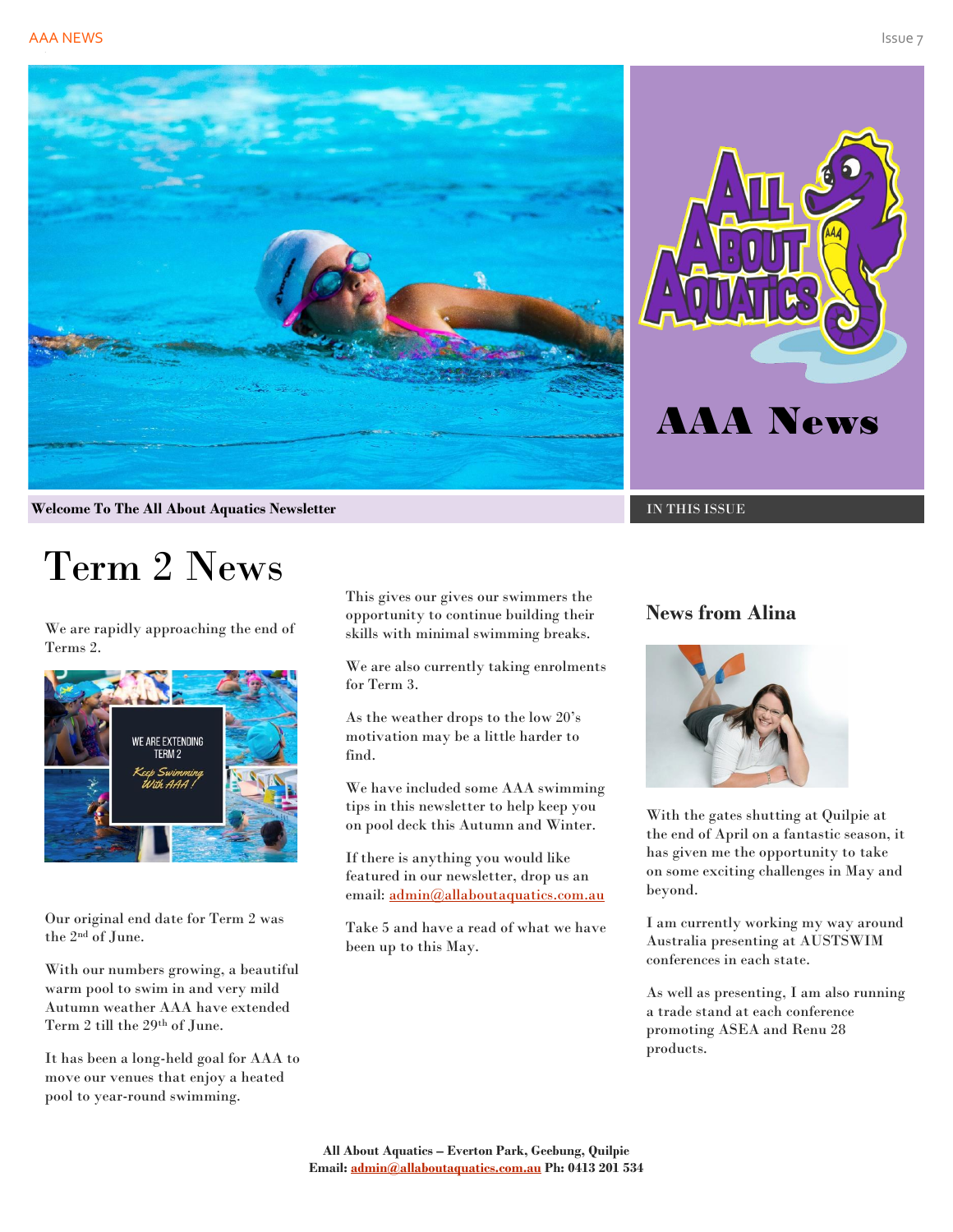

These products are very close to my heart and have helped me enormously with my own health and wellbeing.



ASEA supports the immune system, hormone modulation, inflammatory response and digestive function.

Renu 28 is a whole-body skin therapy which has proved to be incredibly beneficial to anyone working in the Aquatic Industry.



Renu 28 can improve the health of your skin from the outside in adding smoothness, evening of texture and increasing of moisture.

If you would like more information on either of these products, visit my website:

www. alinagraham.teamasea.com

Get in touch, I would love to help you with your wellness goals.

Part of my travels has also included a three week stay in Brisbane catching up with family, friends and AAA staff.

I have also enjoyed delivering First Aid Training, CPR and Lifeguard courses to Brisbane clients such as: Genesis Aquatic Centre, Thor Buildings, Kelvin Grove State College and QUT Sport.

During the last few days of May I bunkered down with AAA staff in a full day of review and planning.

Lots of goals and initiatives for All About Aquatics to be rolled out in the coming months and into the summer season.

Until next time, take care of yourselves.

**Alina**

# **Special AAA Autumn/Winter Offer**

To keep you swimming as much as possible through Autumn and Winter AAA are continuing to offer 50% off a second lesson for learn to swim and stroke development levels.



Spaces are available for second lesson bookings on Thursday, Friday and Saturdays.

Summer times and water confidence are built over the cooler months.

#### **Social Media Pages**

In the event of bad weather or events that may unfold quite quickly, we will do everything we can to contact you as early as possible.

We will also update our Facebook page to reflect any changes to classes due to lightning or severe storms.



Find us on Facebook at:

**All About Aquatics – Brisbane All About Aquatics – Quilpie**

Have a chat to one of our receptionists at our venues and they can help you find our page.

Instagram is where we publish pics of our swimmers along with swim quotes and tips from our AAA team.



Find us on Instagram at:

**@allaboutaquatics or, @aaaquilpie**

Keep tagging us in your swim pics at either:

**#allaboutaquaticsbrisbane or #allaboutaquaticsquilpie**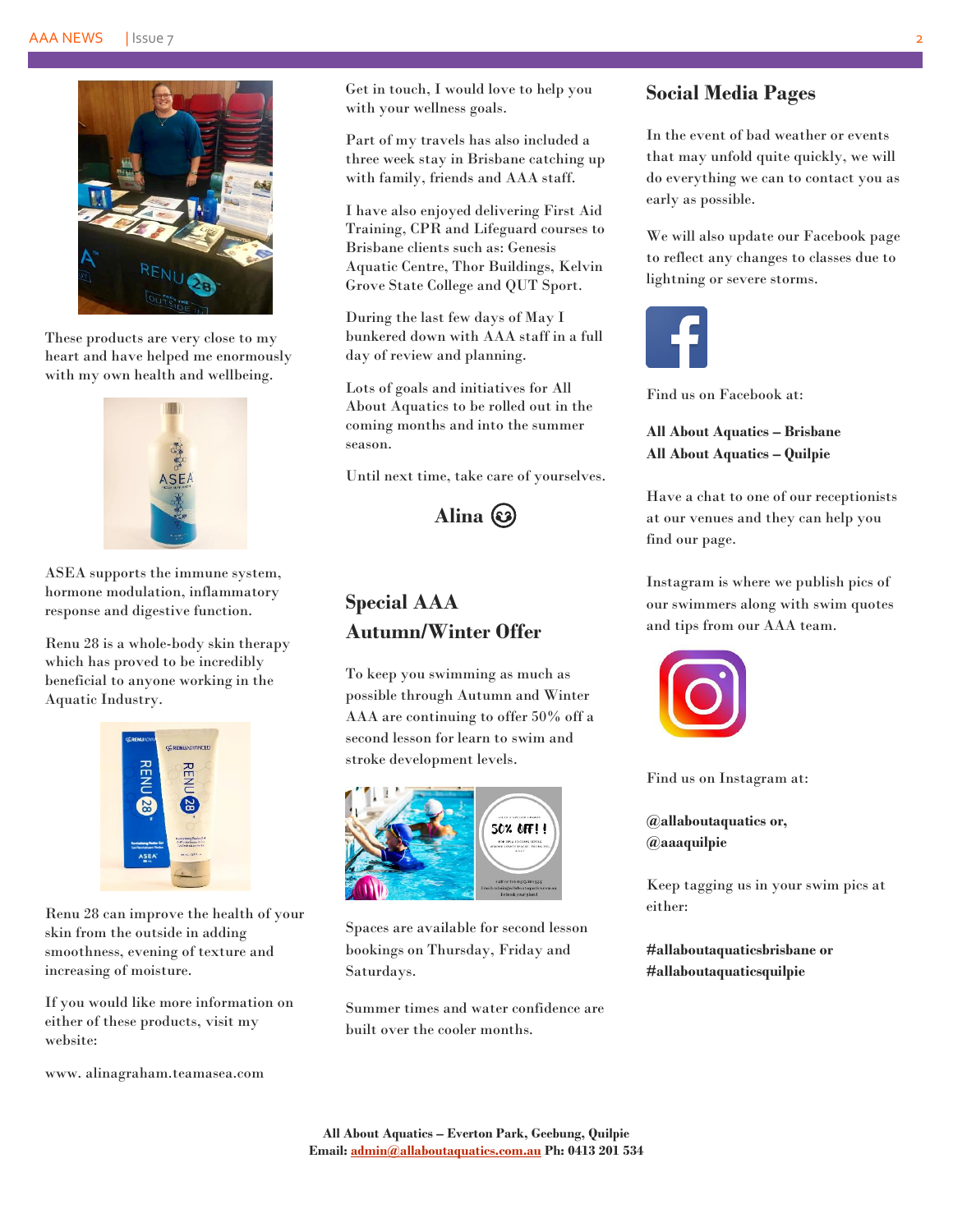#### **Swimmer of the Week**

This is Patrick our littlest Swimmer of the Week so far!



Patrick swims in a group infant class on Saturdays with Donna.

He is an absolute delight to teach and is working on becoming independent in the water by mastering breath control, independent submersions, kicking and paddling through play and exploration.

Patrick has just become a big brother and really enjoys his Saturday swims with Dad.

He finishes each Saturday with a huge smile and a "bye ladies" or mimicking Donna, "bye honey" as he leaves pool deck giving all of us a chuckle each Saturday.

Well done Patrick you are an absolute star that makes us smile every Saturday without fail!

#### **AAA Swim Kits**

Moving up to squad is a big step in a swimmer's journey.

Swimming squad involves an increased commitment and discipline from a swimmer.

Part of swimming in a squad is being responsible for your own equipment.

Whilst AAA will always have equipment for general use, it is a great time to start collecting your own equipment and building your own swim kit for use when not training with AAA.



Our AAA Swim Kit is comprised of VICI products and is available for \$75.00.

If you would like to order a kit, contact us via phone, email or speak to our reception staff on pool deck who can take your order.

# **Swimming Through Autumn and Winter**

As the weather temps drop to the low 20's, some mornings and afternoons you might need an extra nudge to stay motivated and keep swimming!

Here are a few tips from our instructors and coaches to help you this Autumn and Winter:

- Pack your swim kit the night before. When motivation is waning, the mind will latch onto any excuse it can find to avoid a task. Being in a rush in the morning and having no time to pack your swim kit may give you the excuse you are secretly looking for to cancel a swim session.
- Remind yourself that it is only a few seconds of discomfort – The pool is beautiful and warm. The hardest part of your swim session will be the seconds stripping down, sliding into the water and then the dash from the pool to the changerooms at the end of your session.
- A warm fluffy bathrobe can be better than a towel. Wrapping yourself up as soon as you emerge from the water in a big fluffy bathrobe is just like a warm hug.
- Use the changerooms sometimes the focus on getting changed and getting home to food and the couch is strong! The air temperature may not actually be that cold but the chill factor of a light breeze on wet skin and togs will have you feeling cold. Wrap up in a bathrobe or giant towel then use the changerooms for a warm shower and a sheltered area to get changed.

We hope you continue swimming with us through Term 2 and 3.

If you would like more information on Autumn and Winter swimming, get in touch and we will do whatever we can to keep you swimming.